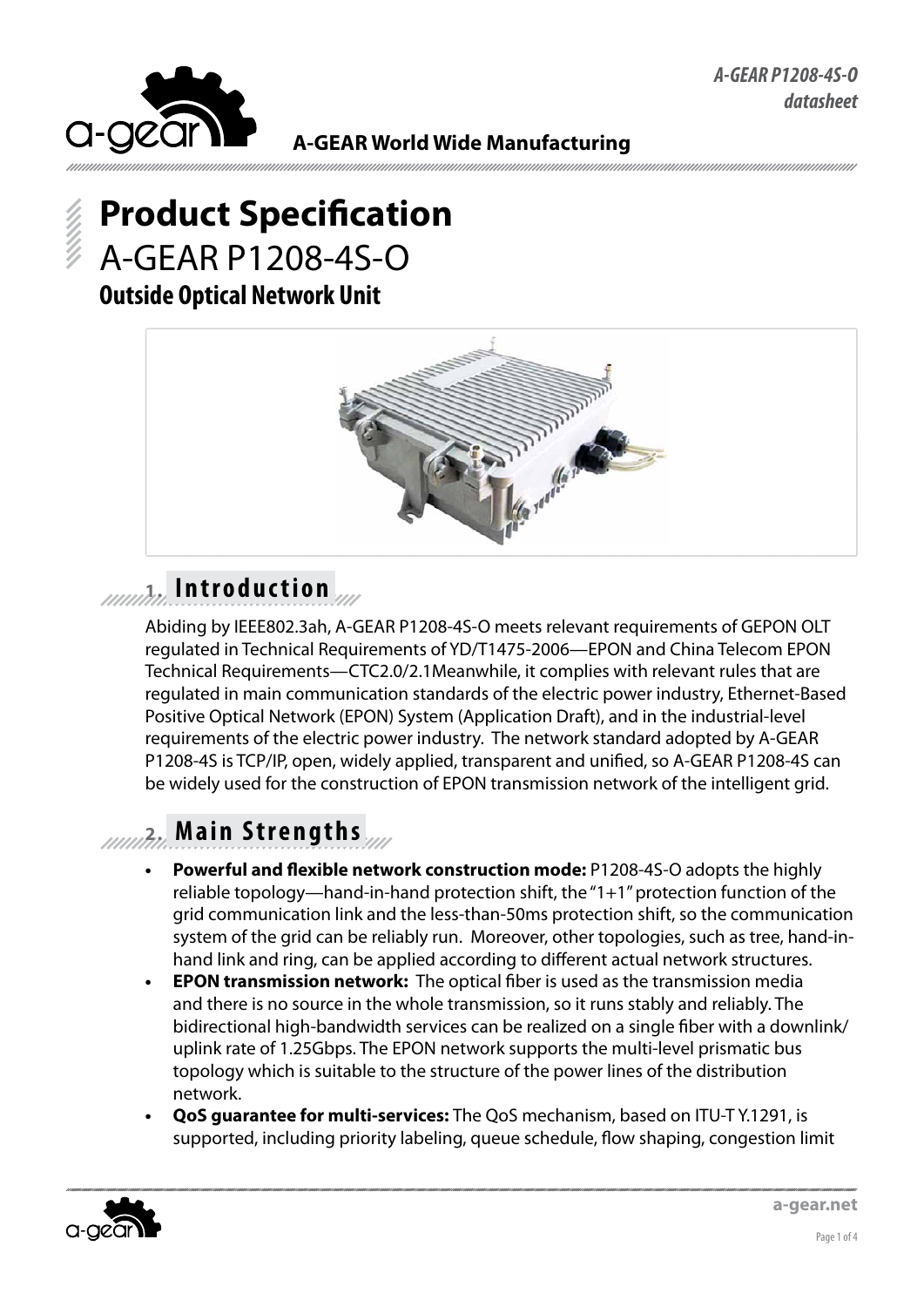

and cache management. Different users and services have different delays, jitters, guaranteed bandwidths and maximum bandwidths, and the DBA mechanism is supported so that the uplink bandwidth of each ONU can be distributed and limited.

- **Advanced system architecture:** Its modularized design supports multiple customization requirements; the power supply from two power sources is reliable and secure; according to customers' requirements, DC12V, DC24V, DC48V or AC220V can be provided.
- **Various Ethernet functions:** Multiple technologies are supported, such as VLAN isolation, port protection, MAC binding, IP binding, port limit, queue and flow control, so the combination of multiple services can be developed without technical bottleneck and upgraded smoothly.
- **Unified and versatile network management system:** The network management system is service oriented and it provides the unified network transmission and networking protocol, address management, domain management, security management, user access management and so on. It has rich OAM functions such as configuration, alarm, performance monitoring, trouble isolation and security management. At the same time, it supports the CLI/GUI management, which is easy to use.
- **• Industrial-level design suitable to the electric power industry:** ONU has two PON uplinks and provides interfaces for services like GEPON, FE and RS232/485. It is suitable to different harsh environments for it can run in the temperature from -40°C to 85°C, and it can prevent thunderbolt and powerful electromagnetic interference for it complies with the requirements of GB/T17626 electromagnetic compatibility 4-level standard and CE regulations.

| <b>Attributes</b>       | P1208-45-0                                                                                                                                                                                                                                                                                                                         |  |  |  |  |
|-------------------------|------------------------------------------------------------------------------------------------------------------------------------------------------------------------------------------------------------------------------------------------------------------------------------------------------------------------------------|--|--|--|--|
| <b>Fixed interfaces</b> | 2 GEPON interfaces<br>4 FE interfaces<br>4 RS232/485 serial interfaces<br>1 console port<br>Water-proof cable egress                                                                                                                                                                                                               |  |  |  |  |
| <b>PON</b> interface    | A 1.25Gbps transmission rate with downlink and uplink symmetry<br>Network coverage diameter: 20 kilometers<br>Type of the optical interface: SC/PC<br>Optical physical condition: 1000 BASE-PX20<br>Optical reception sensitivity: -30dBm<br>Security: MAC authentication mechanism<br>Supporting optical power check such as DDMI |  |  |  |  |

### **3. Technical Parameters**

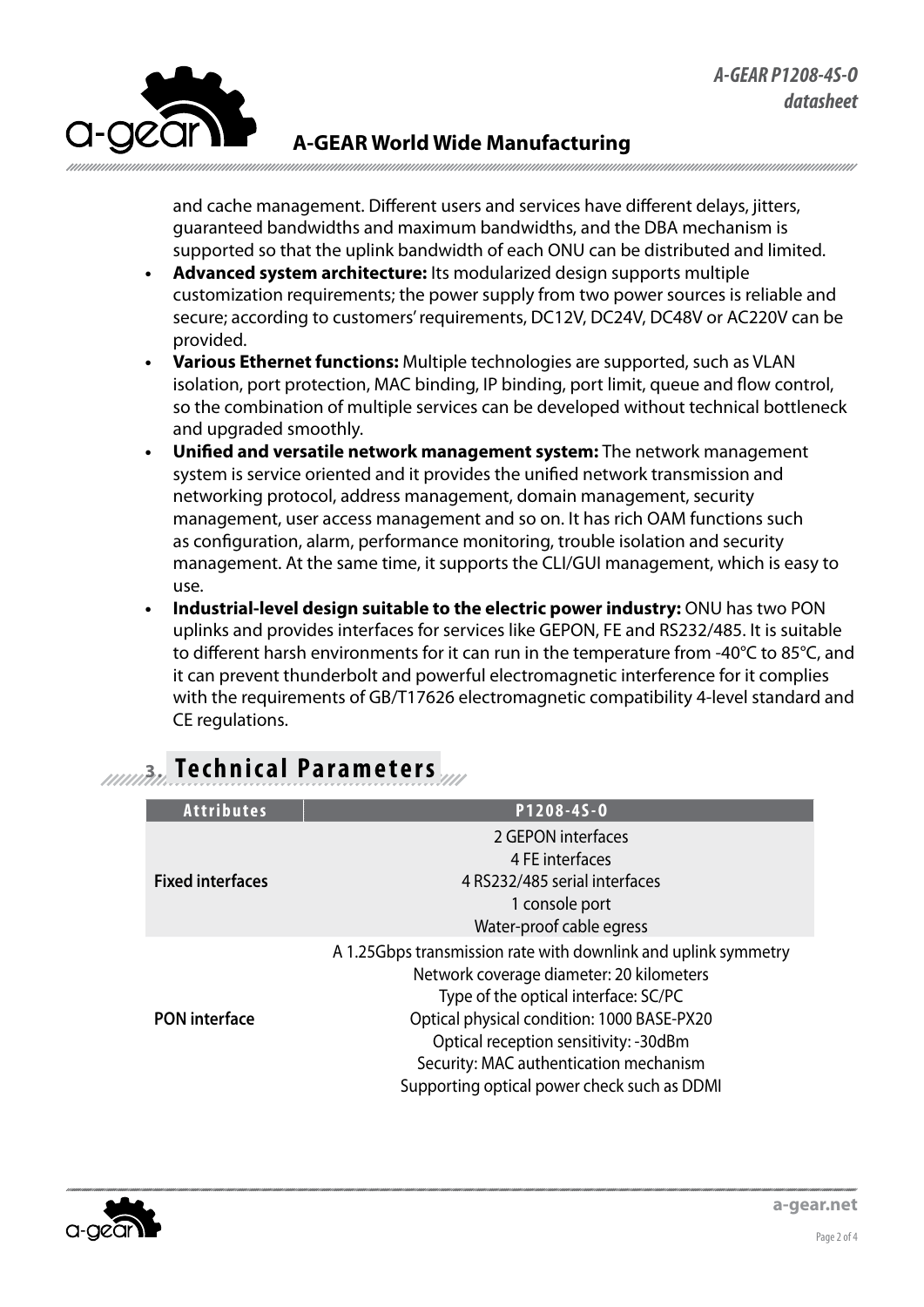

| <b>Attributes</b>       | P1208-45-0                                                                                                                                                                                                                                                                                                                                                                                                                                                                                                                                                                                                      |  |  |  |  |  |
|-------------------------|-----------------------------------------------------------------------------------------------------------------------------------------------------------------------------------------------------------------------------------------------------------------------------------------------------------------------------------------------------------------------------------------------------------------------------------------------------------------------------------------------------------------------------------------------------------------------------------------------------------------|--|--|--|--|--|
| <b>Serial interface</b> | Type of the serial interface: supporting RS232, RS485 in full-duplex or<br>half-duplex mode<br>Maximum port rate: 9600~38400bps<br>Type of the session: supporting TCP server, TCP Client and UDP<br>Supporting the transparent transmission of multiple electric power<br>communication regulations such as IEC60870-5-101/104, EC61850, CDT<br>and DNP.                                                                                                                                                                                                                                                       |  |  |  |  |  |
| Alarm port              | Supporting the output of two relays and a current load of 1 A@24 VDC                                                                                                                                                                                                                                                                                                                                                                                                                                                                                                                                            |  |  |  |  |  |
| <b>L2 functions</b>     | Port-based IEEE 802.1Q VLAN<br>Supporting VLAN stacking and VLAN transfer<br><b>Supporting STP</b><br>Supporting port mirror<br>Supporting flow control on the UNI port<br><b>Supporting IGMP snooping</b>                                                                                                                                                                                                                                                                                                                                                                                                      |  |  |  |  |  |
| QoS                     | Backpressure flow control (half duplex)<br>IEEE 802.3x flow control (full duplex)<br>Head Of Line (HOL) prevention mechanism<br>IEEE p802.1p, CoS<br>Supporting the Mark/Remark priority of 802.1P/DSCP<br>WR, SP and FIFO<br>Rate control<br>Supporting parameters about service flow classification such as MAC<br>DA, MAC SA, VLAN ID, User Priority IEEE802.1D and Ethernet type<br>Supporting optional parameters about service flow classification such<br>as destination IP, source IP, IP type (TCP, UDP, ICMP, IGMP, etc), IP DSCP,<br>destination L4 protocol port, source L4 protocol port and so on |  |  |  |  |  |
| <b>Security</b>         | Supporting the capacity limit of the access device and MAC filtration<br>Supporting the secure isolation between UNI interfaces<br>Supporting data flow filtration based on port ID, IP, source/destination<br>MAC and VLANID of the application-layer protocols<br>Supporting the limitation of broadcast/multicast/unknown unicast<br>packets<br>Preventing DOS/ARP/ICMP attacks<br>Supporting the loopback detection on the UNI interface                                                                                                                                                                    |  |  |  |  |  |
| <b>Reliability</b>      | Supporting automatic "1+1" protection shift and recovery of the PON<br>port<br>MTBF: 250000 hours                                                                                                                                                                                                                                                                                                                                                                                                                                                                                                               |  |  |  |  |  |